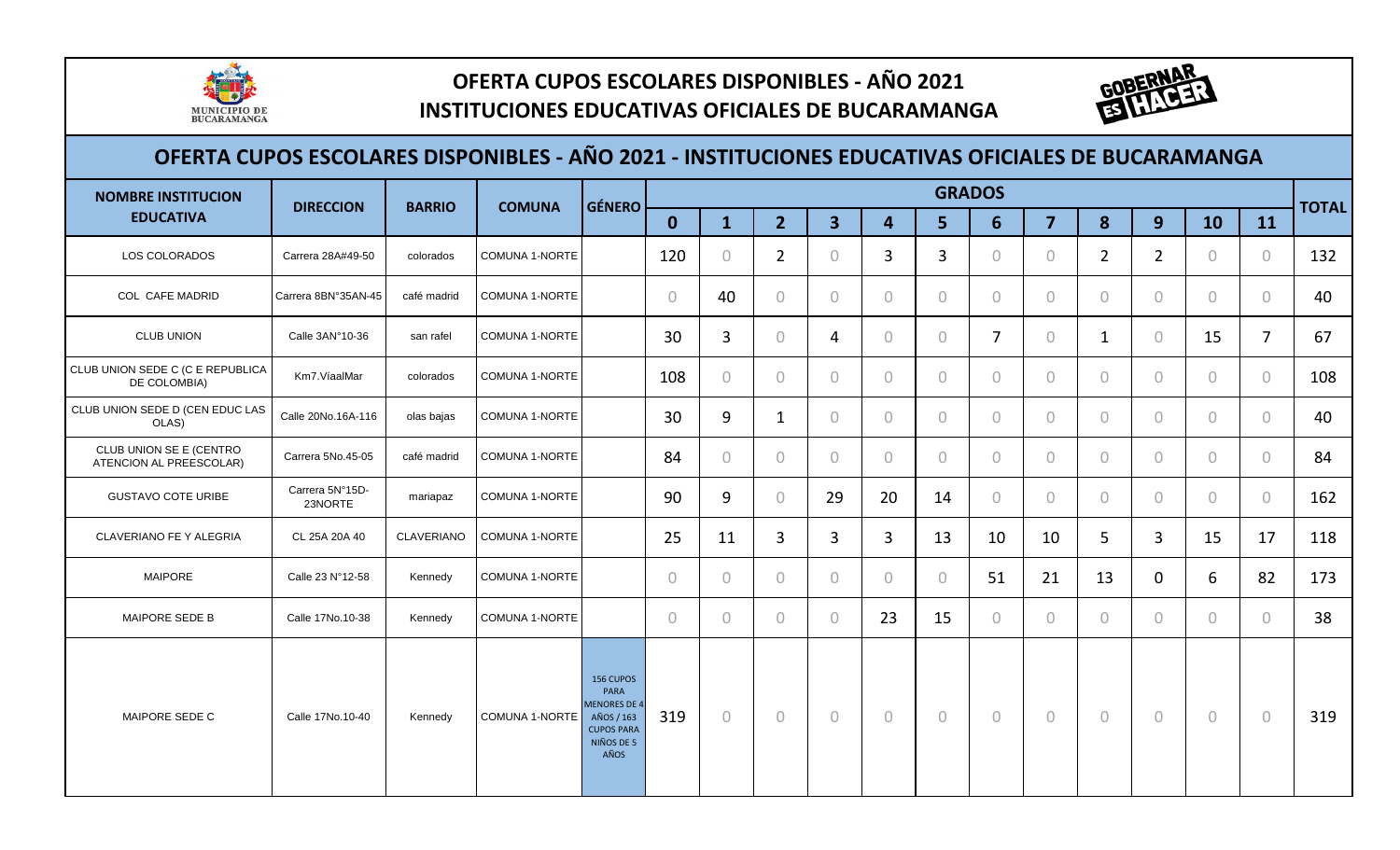| <b>NOMBRE INSTITUCION</b>                                                           | <b>DIRECCION</b>                       | <b>BARRIO</b>            | <b>COMUNA</b>                    | <b>GÉNERO</b> |          |                |                                  |                         |                |                | <b>GRADOS</b>  |                |                |                |                |                | <b>TOTAL</b> |
|-------------------------------------------------------------------------------------|----------------------------------------|--------------------------|----------------------------------|---------------|----------|----------------|----------------------------------|-------------------------|----------------|----------------|----------------|----------------|----------------|----------------|----------------|----------------|--------------|
| <b>EDUCATIVA</b>                                                                    |                                        |                          |                                  |               | $\bf{0}$ | $\mathbf{1}$   | $\overline{2}$                   | $\overline{\mathbf{3}}$ | 4              | 5              | 6              | $\overline{7}$ | 8              | 9              | <b>10</b>      | 11             |              |
| <b>SANTO ANGEL</b>                                                                  | Calle 9NN°18C-04                       | Kennedy                  | <b>COMUNA 1-NORTE</b>            |               | 50       | 34             | 17                               | 4                       | $\mathbf{0}$   | 21             | 17             | $\circ$        | $\overline{0}$ | $\Omega$       | $\circ$        | $\theta$       | 143          |
| INS TEC RAFAEL GARCIA HERREROS                                                      | Carrera 1DN°N-81                       | colseguros norte         | COMUNA 1-NORTE                   |               | 60       | $\circ$        | $\circ$                          | $\circ$                 | $\overline{0}$ | $\bigcap$      | $\overline{0}$ | $\circ$        | $\overline{0}$ | $\bigcirc$     | $\overline{0}$ | $\theta$       | 60           |
| VILLAS DE SAN IGNACIO                                                               | Calle 32CRA9                           | villas de san<br>ignacio | COMUNA 1-NORTE                   |               | 50       | $\overline{2}$ | $\circ$                          | 25                      | 4              | $\bigcap$      | 15             | $\circ$        | $\overline{0}$ | $\overline{0}$ | $\overline{0}$ | $\overline{0}$ | 96           |
| SANTANDER SEDE B - LOS ANGELES                                                      | Carrera 32No.16N-28-<br>Km3.VíaMatanza | LosÁngeles               | COMUNA 2-<br><b>ORIENTAL</b>     |               | 25       | $\overline{2}$ | 3                                | 6                       | $\mathbf{0}$   | $\Omega$       | $\overline{0}$ | $\circ$        | $\circ$        | $\circ$        | $\circ$        | $\circ$        | 36           |
| SANTANDER SEDE C - BUCARAMANGA                                                      | Calle 5No.20-14                        | Comuneros                | COMUNA 2-<br><b>ORIENTAL</b>     |               | 50       | 8              | 3                                | 28                      | 3              | 7              | 0              | $\circ$        | $\overline{0}$ | $\bigcirc$     | $\circ$        | $\circ$        | 99           |
| SANTANDER SEDE D - MERCEDES<br>ABREGO                                               | Calle 1No.2-23                         | Independencia            | COMUNA 2-<br><b>ORIENTAL</b>     |               | 25       | 5              | $\circ$                          | $\mathbf 1$             | $\mathbf 1$    | 5              | $\overline{0}$ | $\circ$        | $\overline{0}$ | $\bigcirc$     | $\circ$        | $\circ$        | 37           |
| LA JUVENTUD                                                                         | Calle 5NN°19A-12                       | Juventud                 | COMUNA 2-<br><b>ORIENTAL</b>     |               | 25       | 7              | 6                                | 11                      | 13             | 11             | 11             | 15             | 7              | 20             | $\circ$        | $\overline{2}$ | 128          |
| LA JUVENTUD SEDE B                                                                  | Carrera 26No.12NB                      | Esperanza III            | COMUNA 2-<br><b>ORIENTAL</b>     |               | 25       | 8              | 3                                | 9                       | 10             | 16             | 19             | 13             | $\circ$        | 13             | $\circ$        | $\overline{0}$ | 116          |
| PROMOCION SOCIAL DEL NORTE                                                          | Carrera 22B-1N-61                      | SanCristobal<br>Norte    | COMUNA 2-<br><b>ORIENTAL</b>     |               | $\circ$  | $\overline{0}$ | $\begin{array}{c} \n\end{array}$ | $\circ$                 | $\bigcirc$     | $\bigcap$      | $\Omega$       | 3              | 10             | $\overline{2}$ | 14             | $\overline{0}$ | 29           |
| PROMOCION SOCIAL DEL NORTE<br>SEDE B - SAN CRISTÓBAL                                | Calle 1No21-17                         | SanCristobal<br>Norte    | COMUNA 2-<br><b>ORIENTAL</b>     |               | 30       | $\overline{2}$ | $\overline{2}$                   | 3                       | 15             | 5.             | 0              | $\circ$        | $\overline{0}$ | $\overline{0}$ | $\circ$        | $\circ$        | 57           |
| PROMOCION SOCIAL DEL NORTE<br>SEDE C - SANTA INÉS                                   | Carrera 2ANo.7-40                      | Regadero Norte           | COMUNA 2-<br>ORIENTAL            |               | 60       | $\overline{0}$ | $\circ$                          | $\circ$                 | 3              | $\Omega$       | 0              | $\circ$        | $\overline{0}$ | $\bigcirc$     | $\circ$        | $\circ$        | 63           |
| PROMOCION SOCIAL DEL NORTE<br>SEDE D - TRANSICIÓN                                   | Carrera 22No.1N-20                     | Transición               | COMUNA 2-<br>ORIENTAL            |               | 30       | $\overline{7}$ | 6                                | 5                       | 7              | 4              | 0              | $\circ$        | $\overline{0}$ | $\bigcirc$     | $\bigcirc$     | $\theta$       | 59           |
| PROMOCION SOCIAL DEL NORTE<br>SEDE E - CENTRO DE INTEGRACIÓN<br>POPULAR COMUNITARIO | Vía Café Madrid Km2                    | Regadero Norte           | COMUNA 2-<br>ORIENTAL            |               | 60       | 9              | 4                                | 9                       | 13             | 3              | 0              | $\circ$        | $\overline{0}$ | $\bigcirc$     | $\circ$        | $\theta$       | 98           |
| TEC DAMASO ZAPATA SEDE C MARIA<br>CANO                                              | Calle 16NNo.26-07                      | Villa Helena             | COMUNA 2-<br><b>ORIENTAL</b>     |               | 27       | 3              | $\circ$                          | 3                       | 3              | 7              | 25             | $\circ$        | $\bigcirc$     | $\bigcap$      | 4              | $\bigcirc$     | 72           |
| TEC DAMASO ZAPATA                                                                   | Calle 10N°28-77                        | Universidad              | COMUNA 3-SAN<br><b>FRANCISCO</b> |               | $\circ$  | $\overline{0}$ | $\circ$                          | $\circ$                 | 47             | 24             | 100            | $\circ$        | $\circ$        | $\circ$        | $\circ$        | $\overline{0}$ | 171          |
| CLUB UNION SEDE B                                                                   | Carrera 11No.2-25                      | Norte Bajo               | COMUNA 3-SAN<br><b>FRANCISCO</b> |               | 30       | 38             | $\overline{2}$                   | 4                       | $\mathbf{0}$   | 3              | $\overline{0}$ | $\circ$        | $\circ$        | $\circ$        | $\circ$        | $\overline{0}$ | 77           |
| SANTANDER - PRINCIPAL                                                               | Calle 9N°25-67                         | Universidad              | COMUNA 3-SAN<br><b>FRANCISCO</b> |               | 75       | $\mathbf{1}$   | $\mathbf{1}$                     | 13                      | $\mathbf 0$    | $\overline{2}$ | $\circ$        | $\circ$        | $\circ$        | $\circ$        | $\circ$        | $\overline{0}$ | 92           |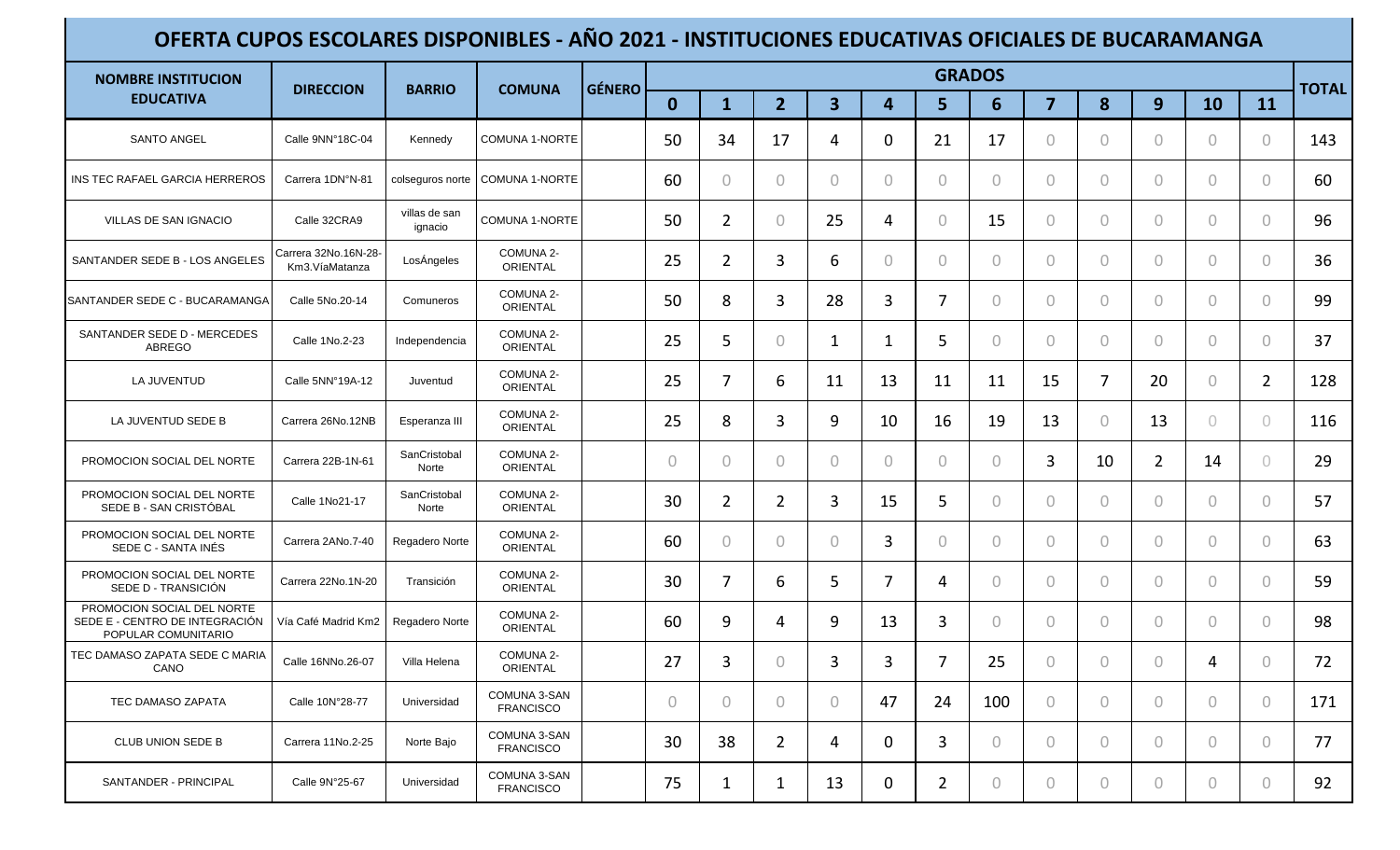| <b>NOMBRE INSTITUCION</b>                                                   |                                                   | <b>BARRIO</b><br><b>COMUNA</b> | <b>GÉNERO</b>                     |                      |                |                |                |                         | <b>GRADOS</b>  |                |                |                |                |                |                | <b>TOTAL</b>   |     |
|-----------------------------------------------------------------------------|---------------------------------------------------|--------------------------------|-----------------------------------|----------------------|----------------|----------------|----------------|-------------------------|----------------|----------------|----------------|----------------|----------------|----------------|----------------|----------------|-----|
| <b>EDUCATIVA</b>                                                            | <b>DIRECCION</b>                                  |                                |                                   |                      | $\mathbf{0}$   | $\mathbf{1}$   | $\overline{2}$ | $\overline{\mathbf{3}}$ | 4              | 5.             | 6              | $\overline{7}$ | 8              | 9              | <b>10</b>      | 11             |     |
| PILOTO SIMON BOLIVAR                                                        | Carrera 20N°11-83                                 | Mutualidad                     | COMUNA 3-SAN<br><b>FRANCISCO</b>  |                      | 75             | $\mathbf{0}$   | $\overline{2}$ | 3                       | $\theta$       | 0              | 55             | 9              | $\overline{2}$ | 4              | $\mathbf{0}$   | $\overline{0}$ | 150 |
| <b>COMUNEROS</b>                                                            | Carrera 18N°10-20                                 | Comuneros                      | COMUNA 3-SAN<br><b>FRANCISCO</b>  |                      | 90             | $\circ$        | $\overline{2}$ | $\overline{2}$          | $\theta$       | 7              | 37             | 0              | $\overline{2}$ | 5              | 15             | $\overline{0}$ | 160 |
| FRANCISCO DE PAULA SANTANDER                                                | Carrera 5OCCN°30-61                               | Santander                      | COMUNA 4-<br><b>OCCIDENTAL</b>    |                      | 25             | 9              | 4              | 6                       | 3              | $\bigcap$      | $\overline{2}$ | 9              | 15             | 23             | $\overline{0}$ | $\overline{0}$ | 96  |
| FRANCISCO DE PAULA SANTANDER<br><b>SEDE B</b>                               | CL 26 2 11                                        | Santander                      | COMUNA 4-<br><b>OCCIDENTAL</b>    |                      | 50             | 4              | 1              | $\circ$                 | $\theta$       | $\overline{2}$ | $\overline{0}$ | $\overline{0}$ | $\circ$        | $\overline{0}$ | $\circ$        | $\overline{0}$ | 57  |
| FRANCISCO DE PAULA SANTANDER<br>SEDE C                                      | Calle 31No.13Occ-05                               | DonBosco-<br>Santander         | COMUNA 4-<br><b>OCCIDENTAL</b>    |                      | 25             | 12             | 8              | 13                      | 5              | 17             | 0              | $\Omega$       | $\circ$        | $\Omega$       | $\circ$        | $\overline{0}$ | 80  |
| NUESTRA SEÑORA DEL PILAR SEDE F<br><b>NUEVE GRANADA</b>                     | Carrera 13No.16-46                                | Gaitan                         | COMUNA 4-<br><b>OCCIDENTAL</b>    |                      | 60             | $\overline{7}$ | 8              | 4                       | 8              | 5              | 0              | $\circ$        | $\circ$        | $\overline{0}$ | $\mathbf{0}$   | $\overline{0}$ | 92  |
| SAN FRANCISCO DE ASIS                                                       | Calle 31N°1OCC-<br>01BARRIOSANTAND<br>ER          | Santander                      | COMUNA 4-<br><b>OCCIDENTAL</b>    |                      | 50             | 10             | $\theta$       | 0                       | $\theta$       | 0              | 20             | 3              | $\circ$        | 21             | 13             | $\overline{2}$ | 119 |
| TECNICO POLITECNICO SEDE D LA<br><b>INMACULADA</b>                          | Calle 24No.6-42                                   | Girardot                       | COMUNA 4-<br><b>OCCIDENTAL</b>    | SOLO<br><b>NIÑAS</b> | 50             | 10             | 1              | 6                       | $\overline{2}$ | $\Omega$       | 0              | $\overline{0}$ | $\overline{0}$ | $\bigcirc$     | $\mathbf{0}$   | $\overline{0}$ | 69  |
| INTEGRADO JORGE ELIECER GAITAN                                              | Calle 16N°9-54                                    | Gaitan                         | COMUNA 4-<br><b>OCCIDENTAL</b>    |                      | $\overline{0}$ | $\circ$        | $\Omega$       | $\circ$                 | $\bigcirc$     | 0              | 6              | $\overline{2}$ | 24             | 4              | 14             | 5              | 55  |
| INTEGRADO JORGE ELIECER GAITAN<br>SEDE B - PASCULA MORENO<br><b>GUEVARA</b> | Carrera 12No.16-42                                | Gaitan                         | COMUNA 4-<br><b>OCCIDENTAL</b>    |                      | 30             | 5              | $\circ$        | $\circ$                 | 5              | $\bigcap$      | 0              | $\overline{0}$ | $\circ$        | $\overline{0}$ | $\circ$        | $\overline{0}$ | 40  |
| TECNICO POLITECNICO SEDE B                                                  | Calle 28No13-61                                   | Granada-Girardot               | COMUNA 4-<br><b>OCCIDENTAL</b>    |                      | 25             | 12             | 4              | 9                       | 9              | 9              | 0              | $\circ$        | $\circ$        | $\overline{0}$ | $\mathbf{0}$   | $\overline{0}$ | 68  |
| TECNICO POLITECNICO SEDE C                                                  | Carrera 7No.29-58                                 | Girardot                       | COMUNA 4-<br>OCCIDENTAL           |                      | 50             | 23             | 4              | 12                      | 11             | 10             | $\Omega$       | 7              | 13             | $\bigcirc$     | $\bigcirc$     | $\overline{0}$ | 130 |
| TECNOLOGICO SALESIANO ELOY<br>VALENZUELA                                    | <b>AVENIDA</b><br><b>QUEBRADA SECA</b><br>N°11-85 | Girardot                       | COMUNA 4-<br><b>OCCIDENTAL</b>    | SOLO NIÑOS           | $\overline{0}$ | $\mathbf{0}$   | $\bigcirc$     | 0                       | $\theta$       | 0              | 130            | 10             | 14             | 10             | $\mathbf 0$    | 10             | 174 |
| TECNOLG.SALESIANO ELOY<br>VALENZUELA SEDE B - Domingo Savio                 | Carrera 11No.28-80                                | Granada                        | COMUNA 4-<br><b>OCCIDENTAL</b>    |                      | 104            | $\bigcirc$     | $\Omega$       | 0                       | $\bigcirc$     | 0              | $\Omega$       | 0              | $\overline{0}$ | $\bigcap$      | $\mathbf{0}$   | $\overline{0}$ | 104 |
| TECNOLG.SALESIANO ELOY<br>VALENZUELA SEDE C - Jaime Barrera<br>Prada        | Calle 25No.6-03                                   | Girardot                       | COMUNA 4-<br><b>OCCIDENTAL</b>    |                      | 50             | 18             | 3              | $\overline{0}$          | $\overline{0}$ | $\overline{0}$ | $\overline{0}$ | $\overline{0}$ | $\circ$        | $\circ$        | $\circ$        | $\overline{O}$ | 71  |
| CAMACHO CARREÑO SEDE B -<br>CENTRABILITAR                                   | Calle 35No.6-68                                   | Alfonso Lopez                  | COMUNA 5-<br><b>GARCIA ROVIRA</b> |                      | 44             | 12             | 3              | 6                       | 4              | 5              | 42             | 8              | 3              | 4              | $\circ$        | 2              | 133 |
| ANDRES PAEZ DE SOTOMAYOR                                                    | Calle 37N°1-97                                    | La Joya                        | COMUNA 5-<br><b>GARCIA ROVIRA</b> |                      | 50             | $\circ$        | $\circ$        | 12                      | 4              | 4              | $\circ$        | $\circ$        | 18             | $\circ$        | $\circ$        | 4              | 92  |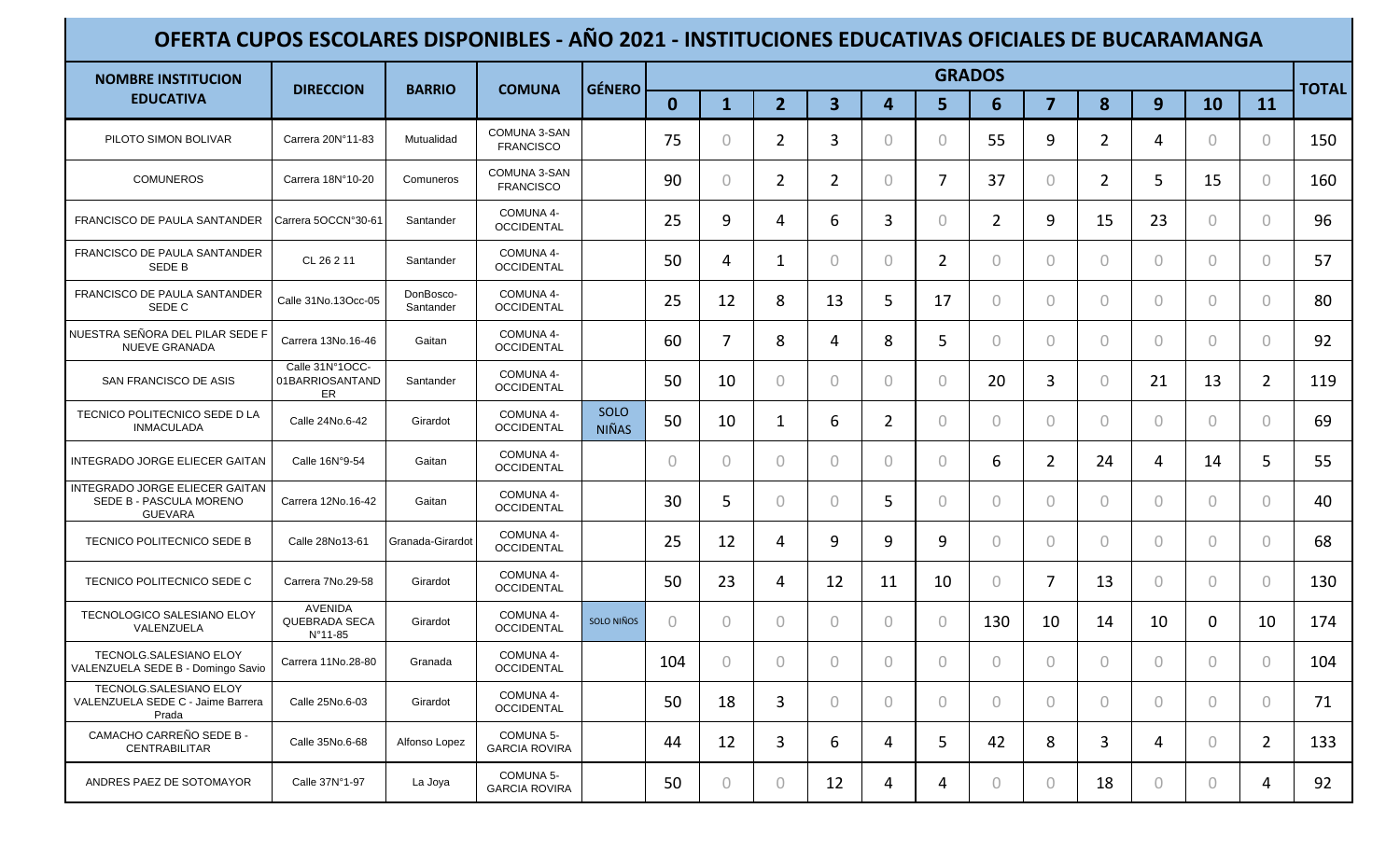| <b>NOMBRE INSTITUCION</b>                                      |                                          | <b>BARRIO</b>               | <b>COMUNA</b>                     | GÉNERO               |                |                |                |                |                | <b>GRADOS</b>  |                |                |                |                |                |                |              |
|----------------------------------------------------------------|------------------------------------------|-----------------------------|-----------------------------------|----------------------|----------------|----------------|----------------|----------------|----------------|----------------|----------------|----------------|----------------|----------------|----------------|----------------|--------------|
| <b>EDUCATIVA</b>                                               | <b>DIRECCION</b>                         |                             |                                   |                      | $\mathbf{0}$   | $\mathbf{1}$   | $\overline{2}$ | 3              | $\overline{4}$ | 5              | 6              | $\overline{7}$ | 8              | 9              | <b>10</b>      | 11             | <b>TOTAL</b> |
| <b>CAMPO HERMOSO</b>                                           | Carrera 9OCCN°49-24 Campo Hermoso        |                             | COMUNA 5-<br><b>GARCIA ROVIRA</b> |                      | $\overline{0}$ | 30             | 4              | 6              | 8              | 5              | 50             | 10             | 3              | 10             | 4              | 3              | 133          |
| CAMPO HERMOSO SEDE B                                           | Calle 47No.10Occ-68                      | Campo Hermoso               | COMUNA 5-<br><b>GARCIA ROVIRA</b> |                      | 75             | $\circ$        | $\overline{0}$ | 0              | $\theta$       | $\bigcap$      | 0              | $\overline{0}$ | $\overline{0}$ | $\bigcirc$     | $\mathbf{0}$   | $\overline{0}$ | 75           |
| CAMPO HERMOSO SEDE C JOSÉ<br>ANTONIO GALÁN                     | Carrera PrincipalNo.1-<br>$\overline{1}$ | Jose Antonio<br>Galán       | COMUNA 5-<br><b>GARCIA ROVIRA</b> |                      | 77             | 5              | 8              | 6              | 6              | 5              | 0              | $\overline{0}$ | $\overline{0}$ | $\bigcirc$     | $\overline{0}$ | $\overline{0}$ | 107          |
| CAMPO HERMOSO SEDE D RINCONES Carrera PrincipalNo.1-<br>DE PAZ |                                          | <b>Rincones DEL</b><br>aPaz | COMUNA 5-<br><b>GARCIA ROVIRA</b> |                      | 50             | 29             | 10             | 6              | 4              | 4              | $\overline{0}$ | $\mathbf{0}$   | $\overline{0}$ | $\overline{0}$ | $\overline{0}$ | $\overline{0}$ | 103          |
| NUESTRA SEÑORA DEL PILAR SEDE D<br><b>SANTA TERESITA</b>       | Calle 45No.1-32                          | Campo Hermoso               | COMUNA 5-<br><b>GARCIA ROVIRA</b> |                      | 90             | $\overline{0}$ | $\circ$        | $\circ$        | $\circ$        | 12             | 0              | $\overline{0}$ | $\overline{0}$ | $\Omega$       | $\overline{0}$ | $\overline{O}$ | 102          |
| NACIONAL DE COMERCIO SEDE B -<br><b>FIDELINA RAMOS</b>         | KR134246                                 | centro                      | COMUNA 5-<br><b>GARCIA ROVIRA</b> |                      | 175            | $\circ$        | $\overline{0}$ | $\circ$        | $\circ$        | 0              | $\overline{0}$ | $\circ$        | $\circ$        | $\overline{0}$ | $\mathbf{0}$   | $\overline{0}$ | 175          |
| <b>GABRIELA MISTRAL</b>                                        | Calle 69AN°27-30                         | La Salle                    | COMUNA 6-LA<br>CONCORDIA          | SOLO<br><b>NIÑAS</b> | 80             | $\overline{0}$ | $\overline{0}$ | $\overline{0}$ | $\theta$       | $\Omega$       | 0              | $\overline{0}$ | $\circ$        | $\overline{0}$ | $\mathbf{0}$   | $\overline{0}$ | 80           |
| AURELIO MARTINEZ MUTIS SEDE B                                  | Calle 56No.21-52                         | Concordia                   | COMUNA 6-LA<br>CONCORDIA          |                      | 50             | 10             | $\circ$        | 3              | 6              | $\mathbf 0$    | 0              | $\Omega$       | $\overline{0}$ | $\Omega$       | $\mathbf{0}$   | $\overline{0}$ | 69           |
| AURELIO MARTINEZ MUTIS SEDE C                                  | Calle 68No.18-29                         | La Victoria                 | COMUNA 6-LA<br>CONCORDIA          |                      | 75             | 13             | $\overline{0}$ | 10             | 6              | 0              | $\Omega$       | $\mathbf{0}$   | $\overline{0}$ | $\bigcap$      | $\mathbf{0}$   | $\overline{0}$ | 104          |
| SANTA MARIA GORETTI SEDE B                                     | Carrera 17CNo62-21                       | La Ceiba                    | COMUNA 6-LA<br>CONCORDIA          |                      | 50             | 1              | 4              | 11             | 4              | 4              | 0              | $\circ$        | $\overline{0}$ | $\overline{0}$ | $\circ$        | $\overline{0}$ | 74           |
| SANTA MARIA GORETTI SEDE C                                     | Calle 65No.18-08                         | La Victoria                 | COMUNA 6-LA<br>CONCORDIA          |                      | 50             | 56             | 5              | $\overline{2}$ | $\overline{0}$ | 8              | 0              | $\overline{0}$ | $\overline{0}$ | $\circ$        | $\circ$        | $\overline{0}$ | 121          |
| TEC EMPRESARIAL JOSE MARIA<br><b>ESTEVEZ</b>                   | Calle 51No.13-97                         | San Miguel                  | COMUNA 6-LA<br>CONCORDIA          |                      | 35             | 10             | 10             | 15             | 15             | 6              | 39             | $\circ$        | $\circ$        | 23             | $\mathbf{0}$   | $\overline{2}$ | 155          |
| TEC JORGE ARDILA DUARTE                                        | Calle 53N°21-25                          | La Concordia                | COMUNA 6-LA<br>CONCORDIA          |                      | $\theta$       | $\overline{0}$ | 4              | $\overline{0}$ | $\theta$       | $\overline{0}$ | 0              | $\overline{0}$ | $\circ$        | $\overline{0}$ | $\mathbf{0}$   | $\theta$       | 4            |
| TEC JORGE ARDILA DUARTE SEDE B                                 | Calle 50No.23-44                         | Nuevo Sotomayor             | COMUNA 6-LA<br>CONCORDIA          |                      | 80             | $\mathbf{0}$   | $\Omega$       | $\Omega$       | $\bigcirc$     | 0              | $\Omega$       | 0              | $\circ$        | $\Omega$       | $\mathbf{0}$   | $\bigcirc$     | 80           |
|                                                                |                                          | La Victoria                 | COMUNA 6-LA                       | SOLO<br><b>NIÑAS</b> | 40             | $\circ$        | $\bigcirc$     | $\circ$        | $\bigcirc$     | $\bigcap$      | $\Omega$       | $\mathbf{0}$   | $\overline{0}$ | $\bigcirc$     | $\mathbf{0}$   | $\overline{0}$ |              |
| SAN JOSE DE LA SALLE SEDE B                                    | Calle 65No.17-29                         |                             | CONCORDIA                         | SOLO<br><b>NIÑOS</b> | 60             | $\circ$        | 0              | $\circ$        | $\theta$       | $\Omega$       | 0              | $\overline{0}$ | $\circ$        | $\Omega$       | $\circ$        | $\bigcirc$     | 100          |
| AURELIO MARTINEZ MUTIS                                         | Avenida Los<br>EstudiantesNo.14-141      | Ciudadela Real<br>de Minas  | COMUNA 7-<br>CIUDADELA            |                      | 25             | 8              | $\circ$        | $\overline{0}$ | $\circ$        | $\circ$        | 25             | 6              | $\mathbf{1}$   | 7              | 4              | 3              | 79           |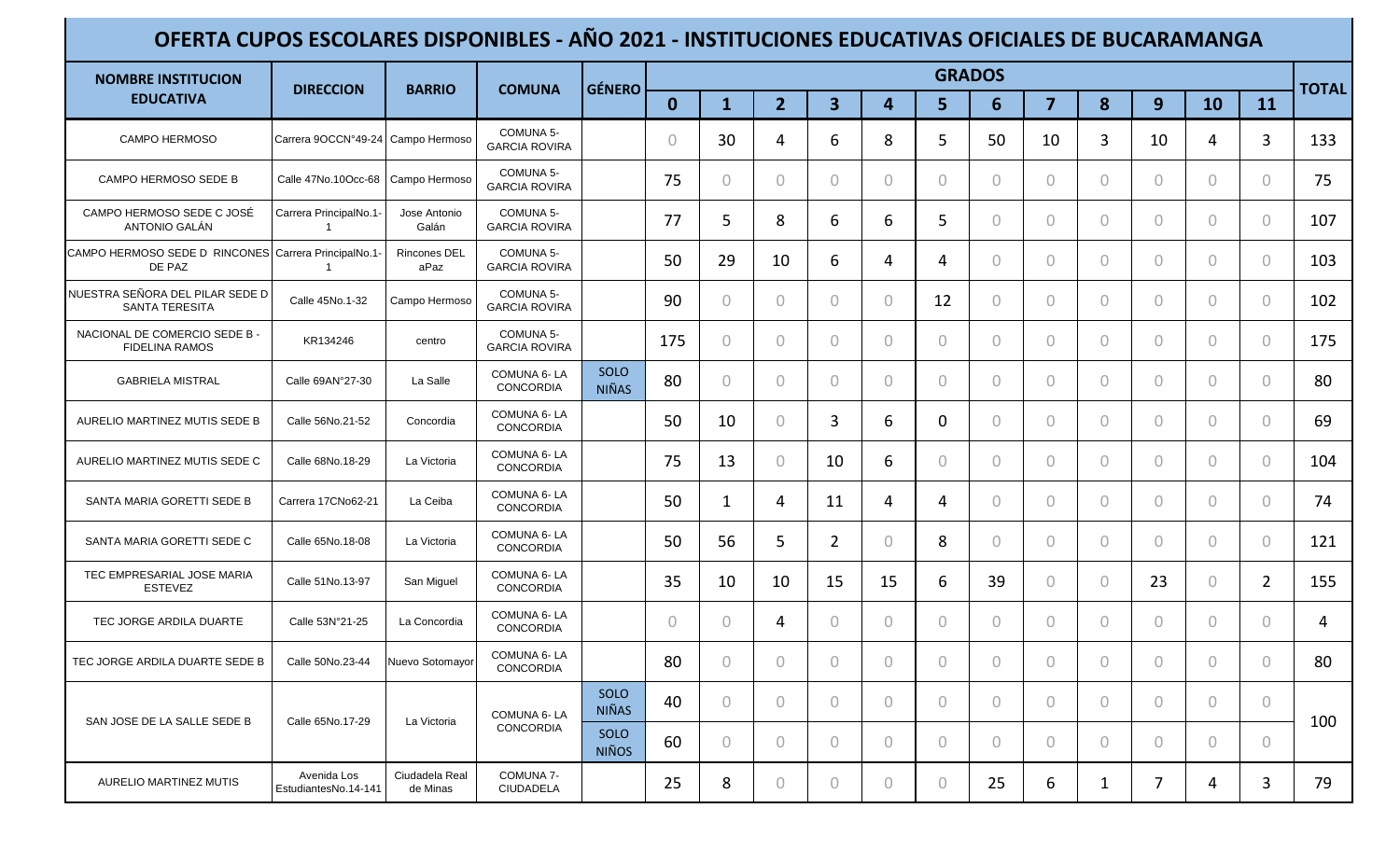| <b>NOMBRE INSTITUCION</b>                                       | <b>DIRECCION</b>                         | <b>BARRIO</b>              | <b>COMUNA</b>                            | <b>GÉNERO</b> |                |                |                |                         |                | <b>GRADOS</b>  |                |                |                |                |                |                | <b>TOTAL</b> |
|-----------------------------------------------------------------|------------------------------------------|----------------------------|------------------------------------------|---------------|----------------|----------------|----------------|-------------------------|----------------|----------------|----------------|----------------|----------------|----------------|----------------|----------------|--------------|
| <b>EDUCATIVA</b>                                                |                                          |                            |                                          |               | $\mathbf{0}$   | $\mathbf{1}$   | $\overline{2}$ | $\overline{\mathbf{3}}$ | 4              | 5              | 6              | $\overline{7}$ | 8              | 9              | 10             | 11             |              |
| NUESTRA SEÑORA DEL PILAR                                        | Avenida Los<br>EstudiantesN°9-323        | Ciudadela Real<br>de Minas | COMUNA 7-<br>CIUDADELA                   |               | $\overline{0}$ | $\circ$        | $\overline{0}$ | $\circ$                 | $\overline{0}$ | $\Omega$       | 30             | 20             | 15             | 10             | 5              | $\theta$       | 80           |
| INSTITUTO POLITECNICO SEDE A -<br><b>PRINCIPAL</b>              | Calle 55 Diagonal14-<br>106              | Ciudadela Real<br>de Minas | COMUNA 7-<br><b>CIUDADELA</b>            |               | 25             | 10             | 8              | 5                       | 7              | $\overline{2}$ | 32             | $\circ$        | $\circ$        | 15             | 12             | $\overline{0}$ | 116          |
| TECNICO POLITECNICO SEDE E "Santa<br>Ana"                       | Calle 64 No. 10 - 40                     | Ciudadela Real<br>de Minas | COMUNA 7-<br>CIUDADELA                   |               | 50             | 38             | 47             | 74                      | 54             | 50             | $\overline{0}$ | $\circ$        | $\overline{0}$ | $\bigcap$      | $\overline{0}$ | $\overline{0}$ | 313          |
| NUESTRA SEÑORA DEL PILAR SEDE B<br>REYNALDO ORDUZ ARENAS        | Calle 65C No 6A - 08                     | Los Canelos                | <b>COMUNA 8- SUR</b><br><b>OCCIDENTE</b> |               | 82             | $\overline{0}$ | $\circ$        | 30                      | $\circ$        | $\Omega$       | $\overline{0}$ | $\circ$        | $\circ$        | $\bigcirc$     | $\circ$        | $\theta$       | 112          |
| NUESTRA SEÑORA DEL PILAR SEDE E Carrera 10C No 68A<br>PABLO VI  | 13                                       | PabloVI                    | <b>COMUNA 8- SUR</b><br><b>OCCIDENTE</b> |               | 90             | $\overline{0}$ | $\circ$        | 1                       | $\overline{2}$ | 7              | $\overline{0}$ | $\circ$        | $\circ$        | $\overline{0}$ | $\Omega$       | $\overline{0}$ | 100          |
| TEC INEM CUSTODIO GARCÍA ROVIRA<br>SEDE H - SAN PABLO           | Calle 67A # 9-61                         | Bucaramanga                | <b>COMUNA 8- SUR</b><br><b>OCCIDENTE</b> |               | 50             | $\overline{0}$ | 12             | $\mathbf{1}$            | $\overline{0}$ | $\bigcap$      | $\overline{0}$ | $\circ$        | $\overline{0}$ | $\bigcirc$     | $\circ$        | $\theta$       | 63           |
| <b>LA LIBERTAD</b>                                              | Carrera 31 Nº 101-24                     | La Libertad                | COMUNA 9-LA<br>PEDREGOSA                 |               | 75             | 23             | 5              | 14                      | 3              | 23             | 6              | $\circ$        | $\overline{0}$ | $\bigcirc$     | $\bigcirc$     | $\theta$       | 149          |
| PROVENZA                                                        | Carrera 23N°109-07                       | Provenza                   | COMUNA 10-<br>PROVENZA                   |               | 100            | 18             | $\circ$        | $\circ$                 | 1              | 5              | $\circ$        | $\circ$        | $\circ$        | $\overline{0}$ | $\overline{0}$ | $\overline{0}$ | 124          |
| PROVENZA SEDE B - EL CRISTAL                                    | Sector 5 Parte Baja<br>Barrio el Cristal | El cristal                 | COMUNA 10-<br>PROVENZA                   |               | 20             | $\overline{2}$ | $\overline{2}$ | $\circ$                 | $\overline{2}$ | $\bigcap$      | $\Omega$       | $\circ$        | $\overline{0}$ | $\overline{0}$ | $\overline{0}$ | $\bigcirc$     | 26           |
| PROVENZA SEDE C - HOGAR SAN<br><b>JOSE</b>                      | Calle 108No.23B-04                       | Provenza                   | COMUNA 10-<br><b>PROVENZA</b>            |               | 20             | 27             | 3              | 1                       | 11             | 3              | 0              | $\circ$        | $\circ$        | $\overline{0}$ | $\circ$        | $\Omega$       | 65           |
| TEC INEM CUSTODIO GARCÍA ROVIRA                                 | Carrera 19N°104-56                       | Provenza                   | COMUNA 10-<br><b>PROVENZA</b>            |               | $\overline{0}$ | $\circ$        | $\circ$        | $\circ$                 | $\mathbf{0}$   | $\Omega$       | $\overline{0}$ | $\circ$        | 26             | $\circ$        | 19             | $\mathbf 0$    | 45           |
| TEC INEM CUSTODIO GARCÍA ROVIRA<br>SEDE E - DIVINO SALVADOR     | Calle 91No.25-82                         | <b>Barrio Diamante II</b>  | COMUNA 10-<br>PROVENZA                   |               | 50             | 19             | 3              | 2                       | 7              | $\bigcap$      | $\Omega$       | $\bigcirc$     | $\bigcirc$     | $\bigcirc$     | $\bigcirc$     | $\bigcirc$     | 81           |
| TEC INEM CUSTODIO GARCÍA ROVIRA<br>SEDE F - CARLOS TOLEDO PLATA | Calle 106No.15C-40                       | <b>Toledo Plata</b>        | COMUNA 10-<br>PROVENZA                   |               | 50             | 21             | $\circ$        | $\theta$                | 1              | $\Omega$       | 0              | $\circ$        | $\overline{0}$ | $\bigcirc$     | $\circ$        | $\theta$       | 72           |
| <b>MEDALLA MILAGROSA</b>                                        | Carrera 7BN°103-12                       | Porvenir                   | COMUNA 11-SUR                            |               | 50             | 15             | 15             | $\circ$                 | 15             | $\bigcap$      | 0              | $\Omega$       | $\Omega$       | 5              | $\Omega$       | $\bigcirc$     | 100          |
| TEC INEM CUSTODIO GARCÍA ROVIRA<br>SEDE B - EL ROCIO            | Calle 104ANo.16A-35                      | El Rocío                   | COMUNA 11-SUR                            |               | 100            | 33             | 6              | $\circ$                 | 5              | $\overline{0}$ | $\overline{O}$ | $\circ$        | $\circ$        | $\circ$        | $\circ$        | $\bigcirc$     | 144          |
| TEC INEM CUSTODIO GARCÍA ROVIRA<br>SEDE C - YIRA CASTRO         | Carrera 11DNo.104A-<br>22                | Manuela Beltrán            | COMUNA 11-SUR                            |               | 50             | 14             | $\circ$        | $\overline{2}$          | $\circ$        | $\overline{0}$ | $\circ$        | $\circ$        | $\circ$        | $\overline{0}$ | $\circ$        | $\circ$        | 66           |
| TEC INEM CUSTODIO GARCÍA ROVIRA<br>SEDE D - DANGOND             | Carrera 15ANo.107-35                     | Dangond                    | COMUNA 11-SUR                            |               | 50             | 16             | $\overline{0}$ | $\circ$                 | $\overline{0}$ | $\overline{0}$ | 0              | $\circ$        | $\circ$        | $\overline{0}$ | $\circ$        | $\overline{0}$ | 66           |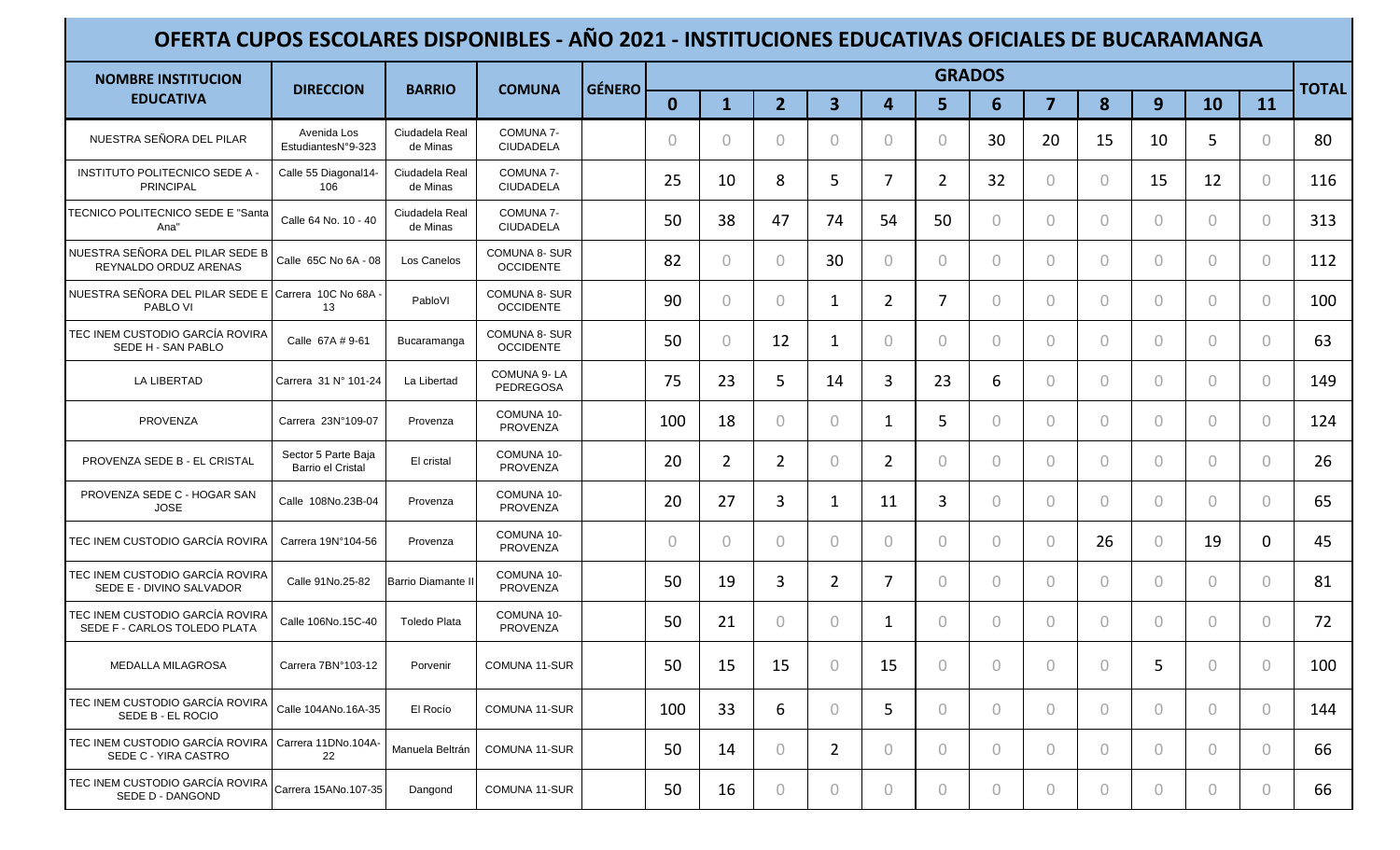| <b>NOMBRE INSTITUCION</b>                                               | <b>DIRECCION</b>                           | <b>BARRIO</b>          | <b>COMUNA</b>                  | <b>GÉNERO</b> |            |                |                |                |                | <b>GRADOS</b>  |                |                |                |                |                |                | <b>TOTAL</b> |
|-------------------------------------------------------------------------|--------------------------------------------|------------------------|--------------------------------|---------------|------------|----------------|----------------|----------------|----------------|----------------|----------------|----------------|----------------|----------------|----------------|----------------|--------------|
| <b>EDUCATIVA</b>                                                        |                                            |                        |                                |               | $\bf{0}$   | $\mathbf 1$    | 2 <sup>1</sup> | $\mathbf{3}$   | 4              | 5 <sup>1</sup> | 6              | $\overline{7}$ | 8              | 9              | 10             | 11             |              |
| TEC INEM CUSTODIO GARCÍA ROVIRA<br>SEDE G - SAN MARTIN                  | Carrera 32No.87-86                         | SanMartin              | <b>COMUNA 11-SUR</b>           |               | 25         | 10             | $\overline{2}$ | 5              | 4              | 12             | $\circ$        | $\Omega$       | $\Omega$       | $\Omega$       | $\theta$       | $\overline{0}$ | 58           |
| <b>LAS AMERICAS</b>                                                     | Calle 33N°36-16                            | Álvarez                | COMUNA 13-SAN<br><b>ALONSO</b> |               | 125        | 22             | 5              | 12             | 17             | 20             | $\overline{0}$ | $\overline{0}$ | $\Omega$       | $\circ$        | $\overline{2}$ | 14             | 217          |
| <b>BICENTENARIO DE LA</b><br>INDEPENDENCIA DE LA REP. COL.              | Carrera 43No.34A-11                        | Álvarez                | COMUNA 13-SAN<br><b>ALONSO</b> |               | 125        | $\overline{0}$ | $\bigcap$      | $\bigcap$      | $\Omega$       | $\overline{0}$ | $\overline{0}$ | $\overline{0}$ | $\overline{0}$ | 0              | $\circ$        | $\overline{0}$ | 125          |
| ESCUELA NORMAL SUPERIOR DE<br><b>BUCARAMANGA</b>                        | Carrera 27N°29-69                          | Aurora                 | COMUNA 13-SAN<br><b>ALONSO</b> |               | 150        | $\theta$       | 22             | $\Omega$       | 11             | $\circ$        | 21             | $\circ$        | $\overline{0}$ | 0              | $\overline{0}$ | $\overline{0}$ | 204          |
| ESCUELA NORMAL SUPERIOR DE<br><b>BUCARAMANGA SEDE C</b>                 | Calle 30No.26-45                           | Antonia Santos         | COMUNA 13-SAN<br><b>ALONSO</b> |               | $\bigcirc$ | 22             | $\Omega$       | $\Omega$       | $\Omega$       | $\overline{0}$ | $\overline{0}$ | $\bigcirc$     | $\Omega$       | $\overline{0}$ | $\overline{0}$ | $\overline{0}$ | 22           |
| LICEO PATRIA                                                            | Carrera 33N°18-53                          | San Alonso             | COMUNA 13-SAN<br><b>ALONSO</b> |               | 50         | $\theta$       | $\overline{0}$ | $\Omega$       | 0              | $\overline{0}$ | $\circ$        | $\bigcirc$     | $\overline{0}$ | 0              | $\circ$        | $\overline{0}$ | 50           |
| TEC DAMASO ZAPATA SEDE D JARDIN<br><b>INFANTIL</b>                      | Calle 14No.27-24                           | San Alonso             | COMUNA 13-SAN<br><b>ALONSO</b> |               | 280        | $\theta$       | $\Omega$       | $\Omega$       | 0              | $\Omega$       | $\circ$        | $\Omega$       | $\bigcirc$     | $\Omega$       | $\overline{0}$ | $\overline{0}$ | 280          |
| SANTANDER SEDE F - REPUBLICA DE<br>VENEZUELA                            | Carrera 28No.14-<br>20BarrioSanAlonso      | San Alonso             | COMUNA 13-SAN<br><b>ALONSO</b> |               | 50         | 10             | 6              | 14             | 8              | $\overline{2}$ | $\overline{0}$ | $\overline{0}$ | $\Omega$       | $\bigcirc$     | $\circ$        | $\overline{0}$ | 90           |
| <b>ORIENTE MIRAFLORES</b>                                               | KM 2 CARRETERA<br>VIA PAMPLONA N°50-<br>46 | Albania                | COMUNA 14-<br><b>MORRORICO</b> |               | $\bigcirc$ | $\bigcirc$     | $\bigcap$      | $\bigcap$      | $\bigcirc$     | $\Omega$       | $\overline{0}$ | $\overline{0}$ | $\Omega$       | $\Omega$       | $\overline{0}$ | $\bigcirc$     | 0            |
| ORIENTE MIRAFLORES SEDE B - LA<br><b>FLORA</b>                          | Carrera 48No.27-03                         | Albania                | COMUNA 14-<br><b>MORRORICO</b> |               | 50         | $\bigcirc$     | $\Omega$       | 3              | $\Omega$       | $\Omega$       | $\overline{0}$ | $\overline{0}$ | $\Omega$       | $\Omega$       | $\Omega$       | $\bigcirc$     | 53           |
| <b>ORIENTE MIRAFLORES SEDE C -</b><br><b>MIRAFLORES</b>                 | Calle 20No.53-36.                          | <b>Miraflores</b>      | COMUNA 14-<br><b>MORRORICO</b> |               | 50         | $\theta$       | $\Omega$       | $\Omega$       | 0              | 5              | $\circ$        | $\bigcirc$     | $\overline{0}$ | 0              | $\circ$        | $\overline{0}$ | 55           |
| ORIENTE MIRAFLORES SEDE D -<br>Concentración Escolar Buenos Aires       | Calle 17No.57-35                           | <b>BuenosAires</b>     | COMUNA 14-<br><b>MORRORICO</b> |               | 20         | $\bigcirc$     | $\bigcap$      | $\Omega$       | 0              | $\Omega$       | $\Omega$       | $\bigcirc$     | $\Omega$       | $\Omega$       | $\bigcirc$     | $\bigcirc$     | 20           |
| <b>ORIENTE MIRAFLORES SEDE E -</b><br>Concentración Escolar Buena Vista | Calle 21No.66-46.                          | <b>BuenaVista</b>      | COMUNA 14-<br><b>MORRORICO</b> |               | 20         | $\theta$       | $\overline{0}$ | $\Omega$       | 0              | $\Omega$       | $\overline{0}$ | $\bigcirc$     | $\Omega$       | $\circ$        | $\circ$        | $\overline{0}$ | 20           |
| TEC DAMASO ZAPATA SEDE B<br>MERCEDITAS CARREÑO                          | Calle 7ANo.38-48                           | Vegas de<br>Morrorico, | COMUNA 14-<br><b>MORRORICO</b> |               | 25         | 11             | 6              | 8              | $\overline{7}$ | 7              | $\overline{0}$ | $\bigcirc$     | $\Omega$       | $\Omega$       | $\bigcirc$     | $\bigcirc$     | 64           |
| NUESTRA SEÑORA DEL PILAR SEDE C<br>MONTERREDONDO                        | Calle 65Carrera<br>11WEsquina              | Monterredondo          | COMUNA 17-MUTIS                |               | 120        | $\circ$        | $\circ$        | $\overline{0}$ | $\circ$        | 18             | $\circ$        | $\circ$        | $\overline{0}$ | $\overline{0}$ | $\circ$        | $\circ$        | 138          |
| JOSE CELESTINO MUTIS                                                    | Carrera 3WN°57-60                          | Mutis                  | COMUNA 17-MUTIS                |               | 150        | 23             | 15             | 8              | $\circ$        | 8              | $\circ$        | $\overline{0}$ | $\circ$        | $\circ$        | $\circ$        | $\overline{0}$ | 204          |
| LUIS CARLOS GALAN SARMIENTO                                             | Calle 59N°38W-00                           | Estoraques             | COMUNA 17-MUTIS                |               | 50         | 9              | 8              | 14             | 5              | 20             | 9              | 17             | 9              | 13             | 15             | $\circ$        | 169          |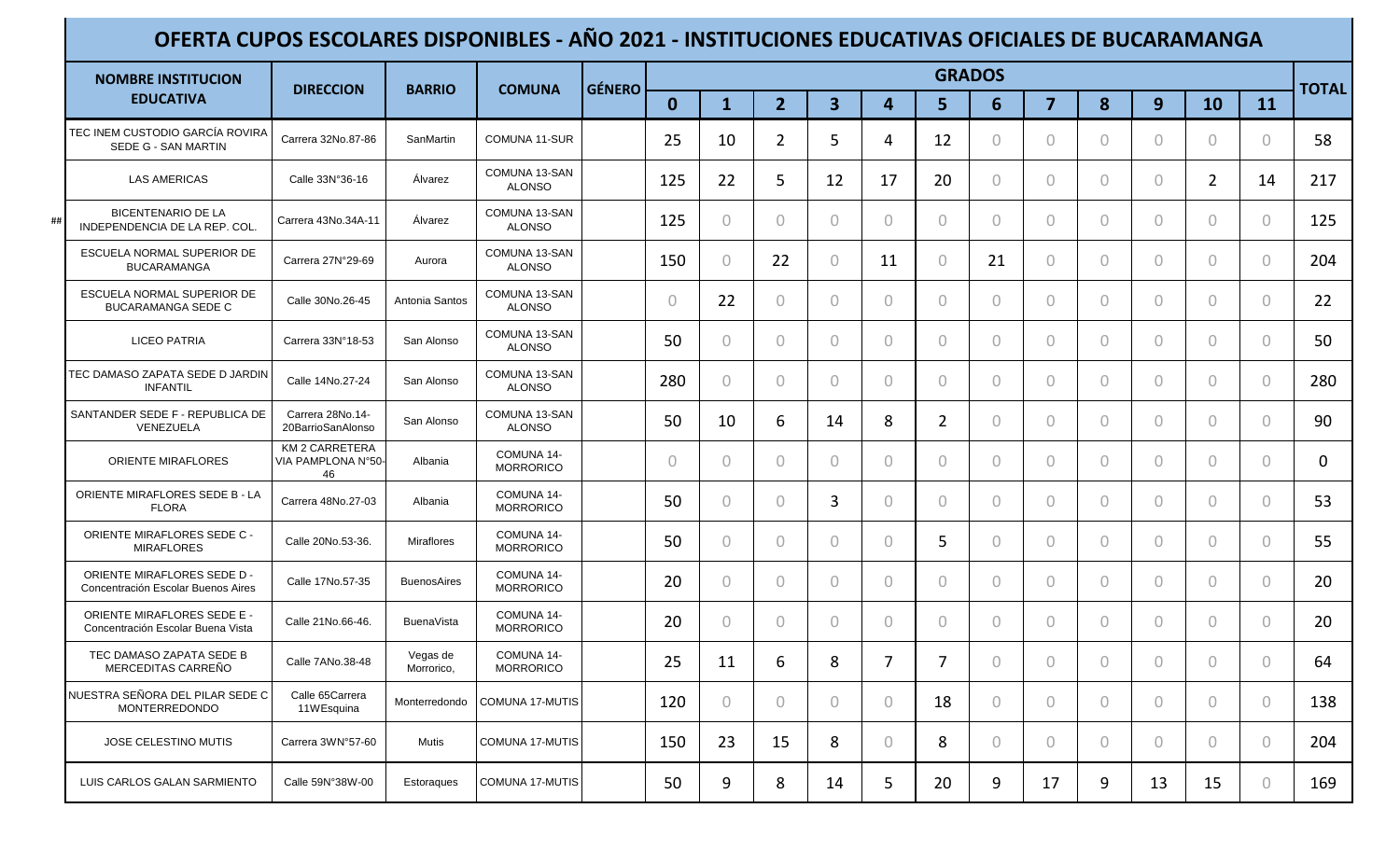| <b>NOMBRE INSTITUCION</b>                                        | <b>DIRECCION</b>                                                                          | <b>BARRIO</b>              | <b>COMUNA</b>                     | <b>GÉNERO</b> |                |                |                |                         |                |                | <b>GRADOS</b>  |                |                |                |            |                | <b>TOTAL</b> |
|------------------------------------------------------------------|-------------------------------------------------------------------------------------------|----------------------------|-----------------------------------|---------------|----------------|----------------|----------------|-------------------------|----------------|----------------|----------------|----------------|----------------|----------------|------------|----------------|--------------|
| <b>EDUCATIVA</b>                                                 |                                                                                           |                            |                                   |               | $\mathbf{0}$   | $\mathbf{1}$   | $\overline{2}$ | $\overline{\mathbf{3}}$ | 4              | 5              | $6\phantom{1}$ | $\overline{7}$ | 8              | 9              | 10         | 11             |              |
| CENT EDUC RURAL EL PAULON                                        | Km 2 vía al<br>Mar.VeredaElPaulon.F Vereda El Paulon CORREGIMIENTO 1<br>inca DEL osSitios |                            |                                   |               | 40             | 14             | $\overline{2}$ | 4                       | 9              | $\bigcap$      | 0              | $\overline{0}$ | $\overline{0}$ | $\Omega$       | $\circ$    | $\circ$        | 69           |
| RURAL VIJAGUAL                                                   | KM 10 VIA A LMAR                                                                          | Vereda Vijagual            | CORREGIMIENTO 1                   |               | 20             | $\circ$        | 0              | $\circ$                 | $\theta$       | $\bigcap$      | 15             | $\circ$        | $\circ$        | $\Omega$       | $\circ$    | $\theta$       | 35           |
| RURAL VIJAGUAL SEDE B Escuela<br>Rural La Esmeralda              | Vereda La esmeralda                                                                       | Vereda La<br>esmeralda     | <b>CORREGIMIENTO 1</b>            |               | 5              | 3              | $\circ$        | 3                       | 5              | 1              | 0              | $\circ$        | $\circ$        | $\overline{0}$ | $\Omega$   | $\circ$        | 17           |
| RURAL VIJAGUAL SEDE C Escuela<br>Rural La Pastora                | Vereda El Aburrido<br>Alto                                                                | Vereda el<br>Aburrido Alto | <b>CORREGIMIENTO 1</b>            |               | 4              | $\overline{2}$ | $\overline{0}$ | $\overline{2}$          | 1              | 3              | 0              | $\circ$        | $\overline{0}$ | $\overline{0}$ | $\circ$    | $\circ$        | 12           |
| RURAL VIJAGUAL SEDE D San<br>Cayetano                            | Vereda San Cayetano                                                                       | Vereda San<br>Cayetano     | <b>CORREGIMIENTO 1</b>            |               | 4              | $\overline{2}$ | 1              | $\circ$                 | 4              | 4              | 0              | $\overline{0}$ | $\circ$        | $\overline{0}$ | $\Omega$   | $\circ$        | 15           |
| RURAL VIJAGUAL SEDE E San Ignacio                                | Vereda San Ignacio                                                                        | Vereda San<br>Ignacio      | <b>CORREGIMIENTO 1</b>            |               | 10             | 9              | 4              | $\overline{2}$          | 3              | 6              | 0              | $\circ$        | $\circ$        | $\overline{0}$ | $\circ$    | $\theta$       | 34           |
| RURAL VIJAGUAL SEDE F San Pedro<br>Alto                          | Vereda San Pedro<br>Alto                                                                  | Vereda San<br>Pedro Alto   | <b>ICORREGIMIENTO 1</b>           |               | 3              | $\circ$        | 3              | $\mathbf{1}$            | 2              | $\overline{2}$ | 0              | $\mathbf{0}$   | $\overline{0}$ | $\Omega$       | $\bigcirc$ | $\theta$       | 11           |
| RURAL VIJAGUAL SEDE G San Pedro<br>Bajo                          | Vereda San Pedro<br>Bajo                                                                  | Vereda San<br>Pedro Bajo   | <b>CORREGIMIENTO 1</b>            |               | 5              | $\overline{2}$ | $\Omega$       | $\bigcirc$              | 3              | $\bigcap$      | 0              | $\overline{0}$ | $\overline{0}$ | $\Omega$       | $\Omega$   | $\circ$        | 10           |
| RURAL VIJAGUAL SEDE H EI Nogal                                   | Vereda El Nogal                                                                           |                            | Vereda El Nogal CORREGIMIENTO 1   |               | 20             | 10             | 4              | 12                      | $\overline{2}$ | 10             | $\Omega$       | $\circ$        | $\overline{0}$ | $\Omega$       | $\Omega$   | $\theta$       | 58           |
| RURAL VIJAGUAL SEDE I INICIO                                     | Vereda El Inicio                                                                          |                            | Vereda El Inicio CORREGIMIENTO 1  |               | 5              | $\overline{0}$ | 3              | 1                       | 4              | $\bigcap$      | 6              | $\overline{0}$ | $\overline{2}$ | $\overline{0}$ | $\Omega$   | $\circ$        | 21           |
| INSTITUCION EDUCATIVA RURAL<br><b>BOSCONIA</b>                   | Vereda La Capilla                                                                         |                            | Vereda La Capilla CORREGIMIENTO 2 |               | 8              | $\overline{2}$ | $\circ$        | $\circ$                 | $\overline{2}$ | 1              | 9              | $\circ$        | $\circ$        | 7              | 6          | $\overline{2}$ | 37           |
| <b>INSTITUCION EDUCATIVA RURAL</b><br>BOSCONIA SEDE B SANTA RITA | Vereda Bolarqui                                                                           |                            | Vereda Bolarqui CORREGIMIENTO 2   |               | 3              | $\overline{2}$ | $\overline{2}$ | 3                       | $\overline{2}$ | 3              | $\Omega$       | $\circ$        | 3              | 4              | 11         | 11             | 44           |
| <b>INSTITUCION EDUCATIVA RURAL</b><br>BOSCONIA SEDE C LOS SANTOS | Vereda CuchillaAlta                                                                       | Vereda Cuchilla<br>Alta    | <b>CORREGIMIENTO 2</b>            |               | $\overline{2}$ | 1              | 1              | 1                       | $\overline{2}$ | 1              | 0              | $\mathbf{0}$   | $\overline{0}$ | $\overline{0}$ | $\circ$    | $\circ$        | 8            |
| <b>INSTITUCION EDUCATIVA RURAL</b><br>BOSCONIA SEDE D BOLARQUI   | Vereda Monserrate                                                                         | Vereda<br>Monserrate       | CORREGIMIENTO 2                   |               | $\overline{2}$ | 1              | 1              | 1                       | 1              | 1              | 3              | 1              | 1              | 1              | $\Omega$   | $\circ$        | 13           |
| <b>INSTITUCION EDUCATIVA RURAL</b><br>BOSCONIA SEDE E LA CAPILLA | Bosconia                                                                                  | Bosconia                   | CORREGIMIENTO 2                   |               | 7              | 5              | $\mathbf{1}$   | 5                       | 4              | $\overline{2}$ | $\circ$        | $\mathbf{0}$   | $\circ$        | $\overline{0}$ | $\circ$    | $\overline{0}$ | 24           |
| INSTITUCION EDUCATIVA RURAL<br>BOSCONIA SEDE F CUCHILLA ALTA     | Vereda Los Santos                                                                         | Vereda Los<br>Santos       | <b>CORREGIMIENTO 2</b>            |               | 5              | $\overline{2}$ | 4              | 1                       | 1              | 1              | 0              | $\overline{0}$ | $\circ$        | $\overline{0}$ | $\circ$    | $\circ$        | 14           |
| <b>INSTITUCION EDUCATIVA RURAL</b><br>BOSCONIA SEDE G MONSERRATE | Vereda Santa Rita                                                                         | Vereda Santa<br>Rita       | <b>CORREGIMIENTO 2</b>            |               | 5              | 3              | $\overline{2}$ | 3                       | $\mathbf 1$    | $\overline{2}$ | 0              | $\circ$        | $\circ$        | $\circ$        | $\circ$    | $\circ$        | 16           |